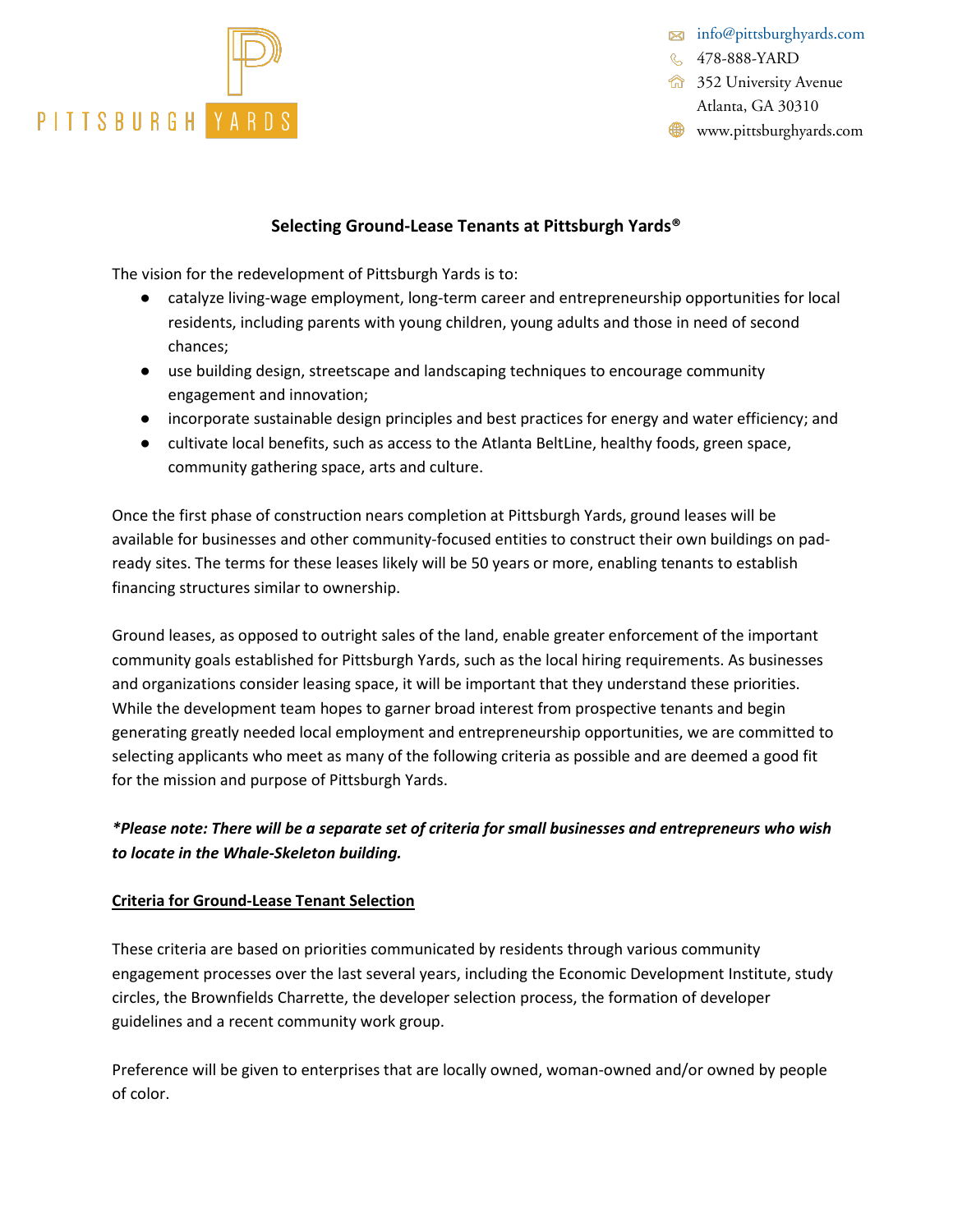### **We are looking for site partners that will have a positive community impact, as evidenced by:**

- a past record of community contributions, such as employee volunteerism and sponsoring community activities;
- meaningful engagement with the community, such as offering tours, providing job shadowing opportunities and sharing information with community groups;
- a commitment to partnering with community-based assets, such as local workforce development organizations, community centers and businesses;
- the provision of goods or services that are complementary or will otherwise positively impact other local businesses/entities; and
- the provision of products or services that are deemed useful by the community.

# **We are looking for site partners that will improve economic opportunities for residents, as evidenced by:**

- a track record of hiring from the local labor pool;
- a commitment to hiring second-chance employees (people with a criminal record);
- a commitment to hiring local residents as interns or part-time employees while they complete their education;
- a commitment to reporting and sharing data on a continuous basis;
- the provision of professional development opportunities to employees;
- the provision of opportunities that lead to wage progression;
- a percentage of new jobs that will potentially be available for local residents;
- a commitment to providing jobs at a living wage and jobs with benefits;
- a commitment to providing jobs that are accessible to those whose highest educational level is a GED, high school diploma or a post-secondary credential;
- the provision of positions with transferable skills or from high-demand occupations;
- the provision of positions that offer opportunities for career growth;
- a record of retaining long-term employees;
- a percentage of new positions (in lieu of relocating employees from other sites); and
- reasonable job density the number of employees per square feet occupied (minimum is 1 per 1,000 sq. ft).

### **We are looking for site partners that are financially sustainable and competitive, as evidenced by:**

- projected growth within the relevant industry;
- a long-term management/succession plan;
- financial readiness to locate at Pittsburgh Yards percentage of funding they have raised for ground leasing, construction and relocation costs;
- strength of financing plan to locate, and sustain location, at Pittsburgh Yards plan for closing any funding gaps;